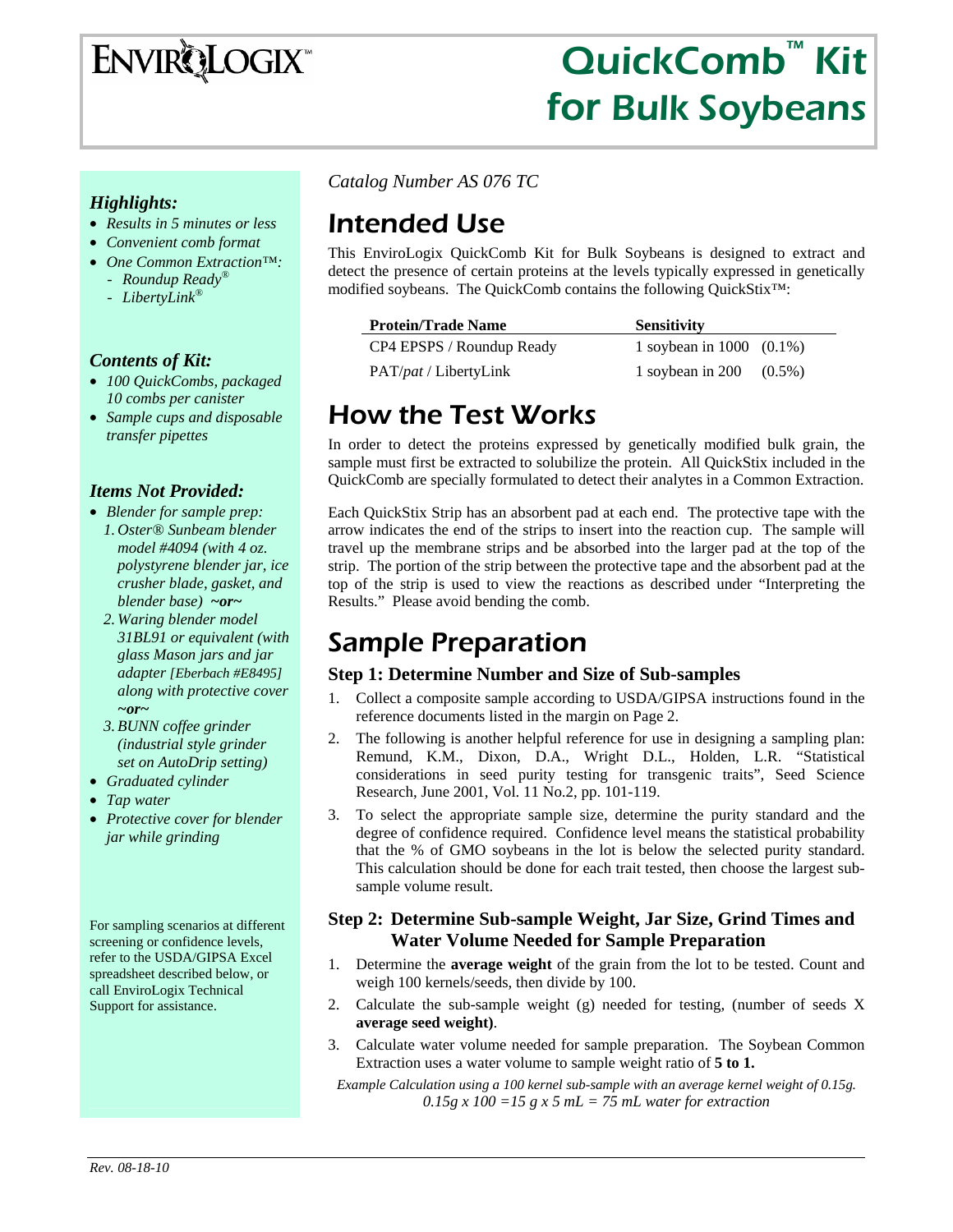#### *USDA References:*

- **http://archive.gipsa.usda.gov/ reference-library/ handbooks/grain-insp/ grbook1/bk1.pdf** - USDA Grain Inspection Handbook, Book 1, Grain Sampling.
- **http://archive.gipsa.usda.gov/ biotech/sample2.htm** - Guidance document entitled Sampling for the Detection of Biotech Grains.
- **http://archive.gipsa.usda.gov/ biotech/sample1.htm** - Practical Application of Sampling for the Detection of Biotech Grains.
- **http://archive.gipsa.usda.gov/ biotech/samplingplan1.xls -**  This website provides a simple to use Sample Planner (29K Excel Spreadsheet). The planner allows you to enter different assumptions in terms of sample size, number of samples, acceptable quality level and to determine the probability of accepting lots with given concentration levels. It also plots the probabilities in graph form for easy interpretation. Specific data can be saved for documentation and future analyses.



 *Choose grinding method* 

*Soybean Common Extraction* Grams of beans  $x$  5 = mL water For example:  $(100 \times 0.15)=15g$ 15  $g \times 5 = 75$  mL water

*Extract in tap water* 



*Transfer extract to cup, about 3 pipettefuls* 

4. Choose an appropriate jar size and grind time based on the type of blender available for sub-sample preparation (see Table 2). Oster Sunbeam Blender with ice crusher blade is recommended over the Waring Blender for its bean grinding efficiency. (Note that bean grind time is longer and requires additional steps\* when using a Waring Blender).

#### **Table 2 - Soybeans**

| # of Beans<br>(approximate) | <b>Blender Type</b> | Sub-sample<br>weight $(g)$ | Jar size (oz.) | Grind Time<br>on High<br>Speed |
|-----------------------------|---------------------|----------------------------|----------------|--------------------------------|
|                             | Oster               |                            |                |                                |
| 100-200                     | Sunbeam             | $16 - 38$                  |                | 20 seconds                     |
| 100                         | Waring              | 16-38                      | 8              | 60 seconds                     |
|                             |                     |                            |                | $(2 X 30 sec.*)$               |
| 200-400                     | Waring              | 38-65                      | 16             | 60 seconds                     |
|                             |                     |                            |                | $(2 X 30 sec.*)$               |

For best results blend beans for  $\frac{1}{2}$  of total time, remove the jar and shake to redistribute larger particles, replace and resume grinding.

### **Step 3: Prepare the Sample**

- 1. Weigh sample into the appropriate vessel.
- 2. Put protective cover over glass jars.
- 3. Grind sample on high speed all whole beans are finely ground.
- 4. Add the volume of tap water calculated above (see formula above or at left).
- 5. Cap and shake jar vigorously until the entire sample is wet (20-30 seconds, depending on the number of grains). Sample will begin to settle immediately and liquid can be drawn off at that time. Avoid pulling up particles with the transfer pipette.
- 6. Transfer 12 mL of the liquid portion from above the settled sample into the sample cup. The level should be above the bottom of the arrows but below the top of the lower colored portion.
- 7. To prevent cross-contamination, thoroughly clean blender parts and jars to remove dust and residue prior to preparation of each sample, and use a new sample cup for each. If pipetting, use a new tip or disposable pipette for each sample.

# How to Run the QuickComb Test

- 1. Allow refrigerated canisters to come to room temperature before opening. Remove the QuickCombs to be used. Avoid bending the strips or handling the loose comb end. Reseal the canister immediately.
- 2. Place the comb into the three-ounce cup containing 12 mL of the liquid soybean extract. The sample will travel up the strips.
- 3. Allow the comb to develop for 5 minutes before making final assay interpretations. Positive sample results may become obvious much more quickly.
- 4. Remove the QuickComb from the cup to read visually. To retain the combs, cut off and discard the bottom section of each strip covered by the arrow tape.

**Note: Use extreme caution to prevent sample-to-sample cross-contamination with grain, fluids or disposables.**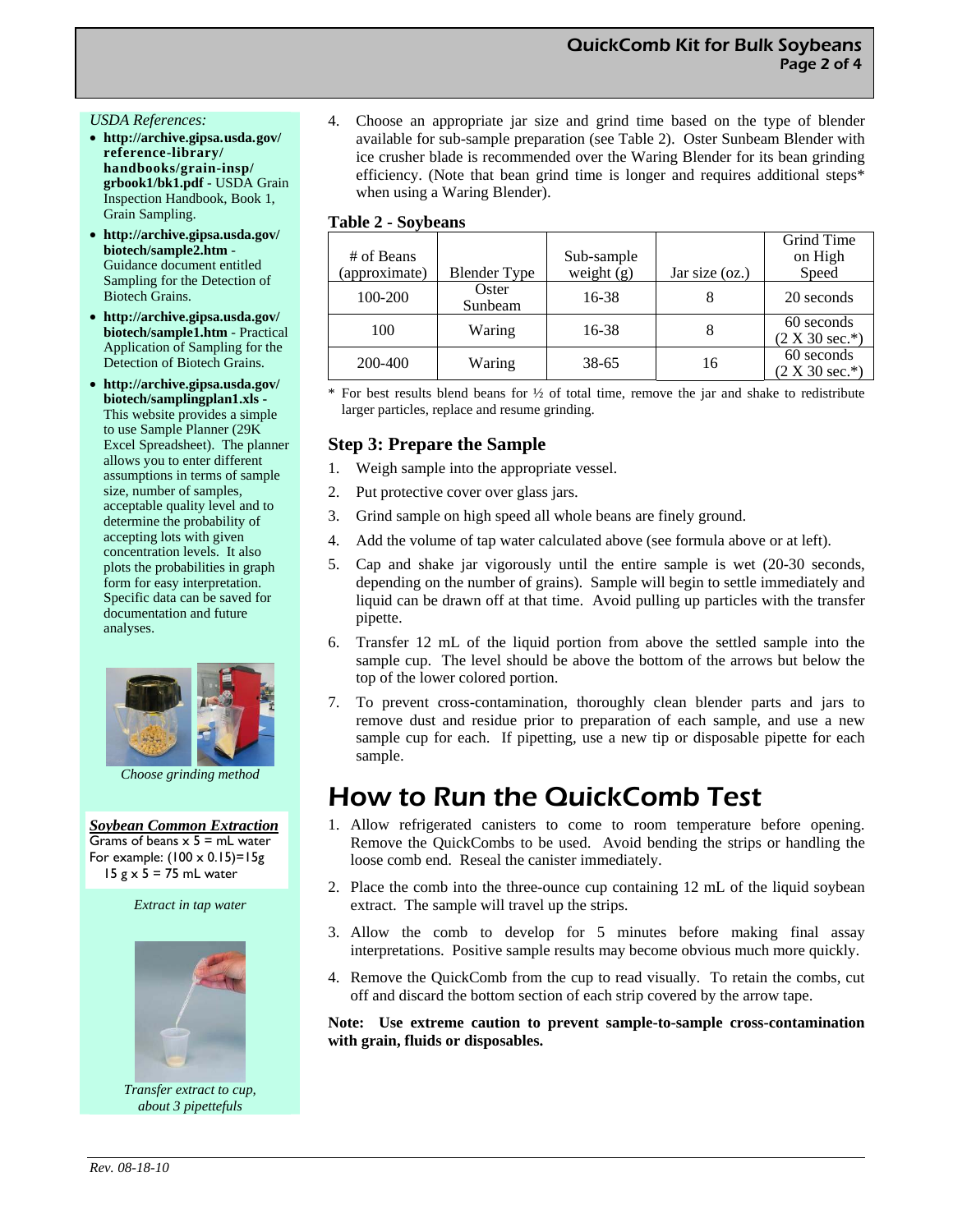

*Place QuickComb in cup* 



*Any clearly discernable pink Test Line is considered positive* 



# Interpreting the Results

Development of the Control Lines within 5 minutes indicates that the strips have functioned properly. Any strip that does not develop a Control Line should be discarded and the sample re-tested using another comb or corresponding strip .

If the extract is from a sample containing at least the detection level of the strip's analyte on the QuickComb, a second line (Test Line) will develop on the membrane strip between the Control Line and the protective tape. *The results should be interpreted as positive for that strip's protein expression.* 

If the extract is from a sample containing less than the listed detection levels, the strip will only develop a Control Line.



# Kit Storage

This QuickComb Kit should be stored at room temperature, or refrigerated for longer shelf life. Please note shelf life on the kit box for each storage temperature. The kit may be used in field applications; however, prolonged exposure to high temperatures may adversely affect the test results. Important: do not open the canister until ready to use the combs. Allow container to come to room temperature before opening to prevent condensation. Immediately re-seal unused QuickCombs in the container.

# Precautions and Notes

- This kit is designed to be read visually as a screen for presence or absence, and is also designed to be quantitative when used with the QuickScan System.
- As with all tests, it is recommended that results be confirmed by an alternate method when necessary.
- The assay has been optimized to be used with the protocol provided in the kit. Deviation from this protocol may invalidate the results of the test.
- The results generated through the proper use of this kit reflect the condition of the working sample directly tested. Extrapolation as to the condition of the originating lot, from which the working sample was derived, should be based on sound sampling procedures and statistical calculations which address random sampling effects, non-random seed lot sampling effects and assay system uncertainty. A negative result obtained when properly testing the working sample does not necessarily mean the originating lot is entirely negative for the analyte or protein in question.
- A strong positive result may safely be interpreted in as little as 2 minutes after sample addition. It is not safe, however, to interpret negative results prior to 5 minutes.
- Protect all components from hot or cold extremes of temperature when not in use. Do not leave in direct sunlight or in a vehicle.
- CAUTION: Tightly closed containers of soy extract, if left sitting for several hours, may ferment and cause the lid or container to burst. Dispose of extract when testing is complete.